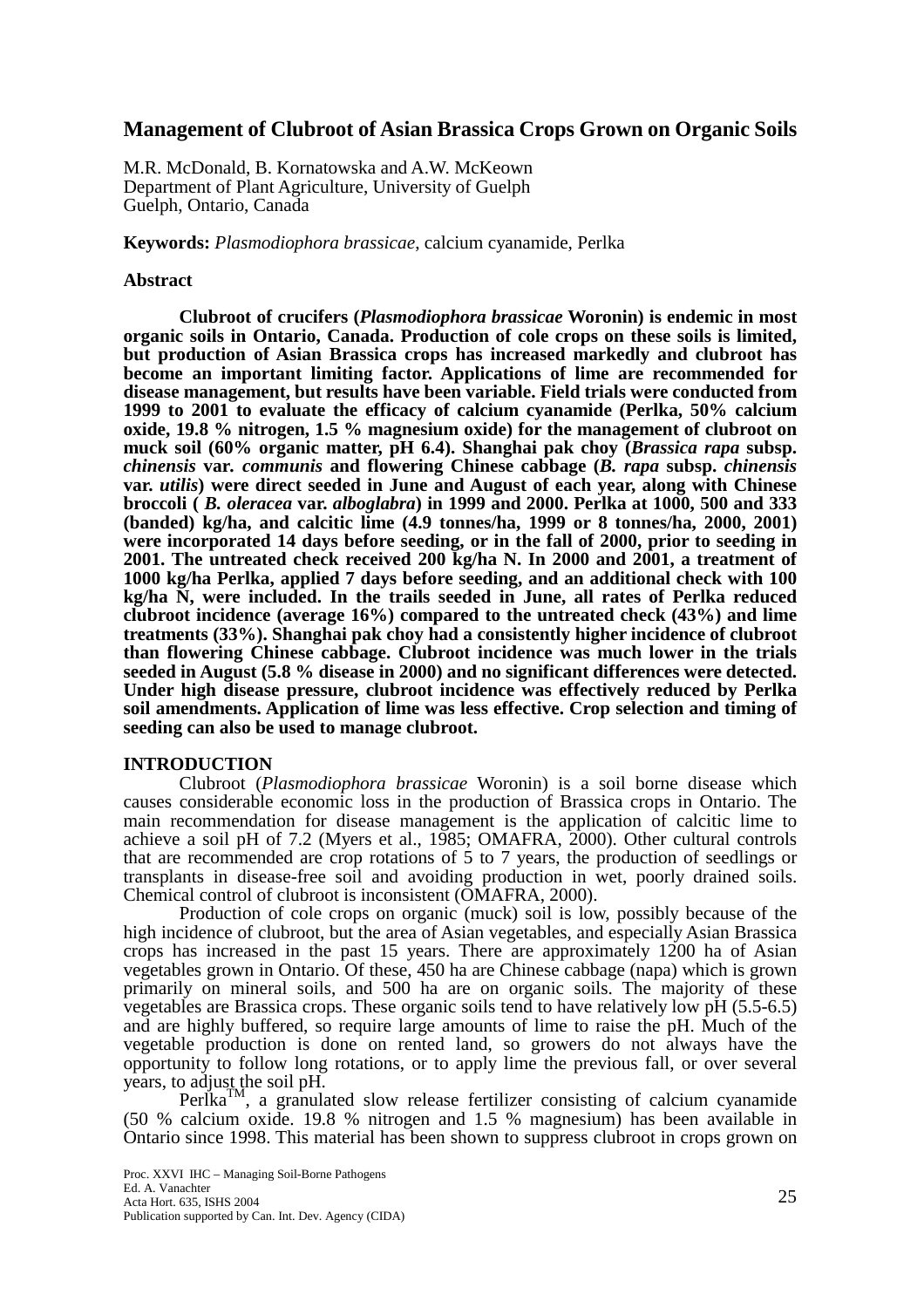mineral soils (Klasse, 1996). The possible effects of calcium cyanamide in managing clubroot on crops grown on organic soils are not known. The recommended rate for mineral soils is 1000 kg/ha (Humpherson-Jones et al., 1992). However, Perlka is relatively expensive, and if it was effective at lower rates, it would be more attractive for general use. The recommended application method for mineral soils is to broadcast and incorporate Perlka 14 days before seeding, and to ensure that the soil moisture is in the range required for seed germination. Soil moisture is required to activate the calcium cyanamide. The waiting period is to reduce the risk of phytotoxicity to germinating seeds. Asian Brassica crops mature within  $30 - 40$  days, and growers try for 3 or 4 consecutive seedings on a field. Waiting for 14 days from harvest to reseeding is not consistent with current production practices. Decreasing the time from application to seeding would increase the options for use.

At least nine different species and varieties of Asian Brassica crops are grown in Ontario. Growers have observed differences in susceptibility to clubroot, but these have not been well documented.

This study was conducted to identify improved methods of managing clubroot on Asian Brassica crops grown on organic soils. The specific objectives were: to determine the efficacy of Perlka as a soil amendment in the management of clubroot and compare the efficacy to the recommended application of lime; to assess the effects of reduced time from application to seeding and reduced rates of Perlka on efficacy; and to identify differences in crop susceptibility to clubroot.

### **MATERIALS AND METHODS**

Two Asian Brassica cultivars were used in all the trials: Shanghai pak choy (*B. rapa* L. ssp. *chinensis* (Rupr.) Olson var. communis Tsen and Lee) and flowering Chinese cabbage (also called flowering edible rape, *B. rapa* L. ssp. *chinensis* (Rupr.) Olson var. utilis Tsen and Lee). Other crops used in susceptibility trials were Chinese broccoli (*Brassica alboglabra* Bailey) and big leaf mustard (*Brassica juncea* L. Coss. var. *folisa* Bailey). The seeds were provided by a local grower and were from Chan Man Hop Seed Co., Hong Kong, China.

#### **Field Techniques**

Field trials were conducted on organic (muck) soil, a hemic histosol, at the University of Guelph Muck Crops Research Station (44°15'N 77°90'W), naturally infested with the clubroot pathogen, in 1999, 2000 and 2001. Mean soil moisture was approximately 30% w/w. Field sites were irrigated following application of Perlka, if required, to provide adequate moisture for seed germination and activity of the calcium cyanamide. The crops were mainly rain fed during the period of observation. A randomized block design was used (3 replications in the 3 year efficacy trial and 4 replications per treatment in all other trials. Each replicate plot was  $3.4 \times 5 \text{ m}^2$ . The cultivars were direct seeded with a Stan Hay precision seeder (4 cm spacing; rows approximately 40 cm apart). Plots were seeded on 1 June, 1999, 12 June, 2000 and 31 May, 2001. Another trial with 4 Asian Brassica crops was seeded 24 August, 2000. Crop management procedures followed standard cultivation practices recommended by the Ontario Ministry of Agriculture, Food and Rural Affairs (OMAFRA, 2000).

#### **Application of Treatments**

The treatments included PERLKA (19.8 % N, SKW Torsberg, Germany) at 3 rates of 1000, or 500 kg ha<sup>-1</sup> broadcast or 333 kg ha<sup>-1</sup>in a 20 cm band. Calcitic lime (Ca CO<sub>3</sub>, 22% Ca, 3% Mg, Cargill Ltd., Canada) was incorporated into the soil at a rate recommended to increase the pH to 7.2, based on soil tests; 8.4 tonnes ha<sup>-1</sup> in the fall of 2000, and 4.9 tonnes  $ha^{-1}$  incorporated 14 days before seeding in the spring of 1999 and 2001. The check plots received calcium ammonium nitrate, (27.5% N, Cargill Ltd., Canada) at 100 kg ha<sup>-1</sup> N, the recommended rate, and 200 kg ha<sup>-1</sup> N, the N rate equivalent to 1000 kg ha<sup>-1</sup> of Perlka. If needed, the recommended rates of potassium and phosphorus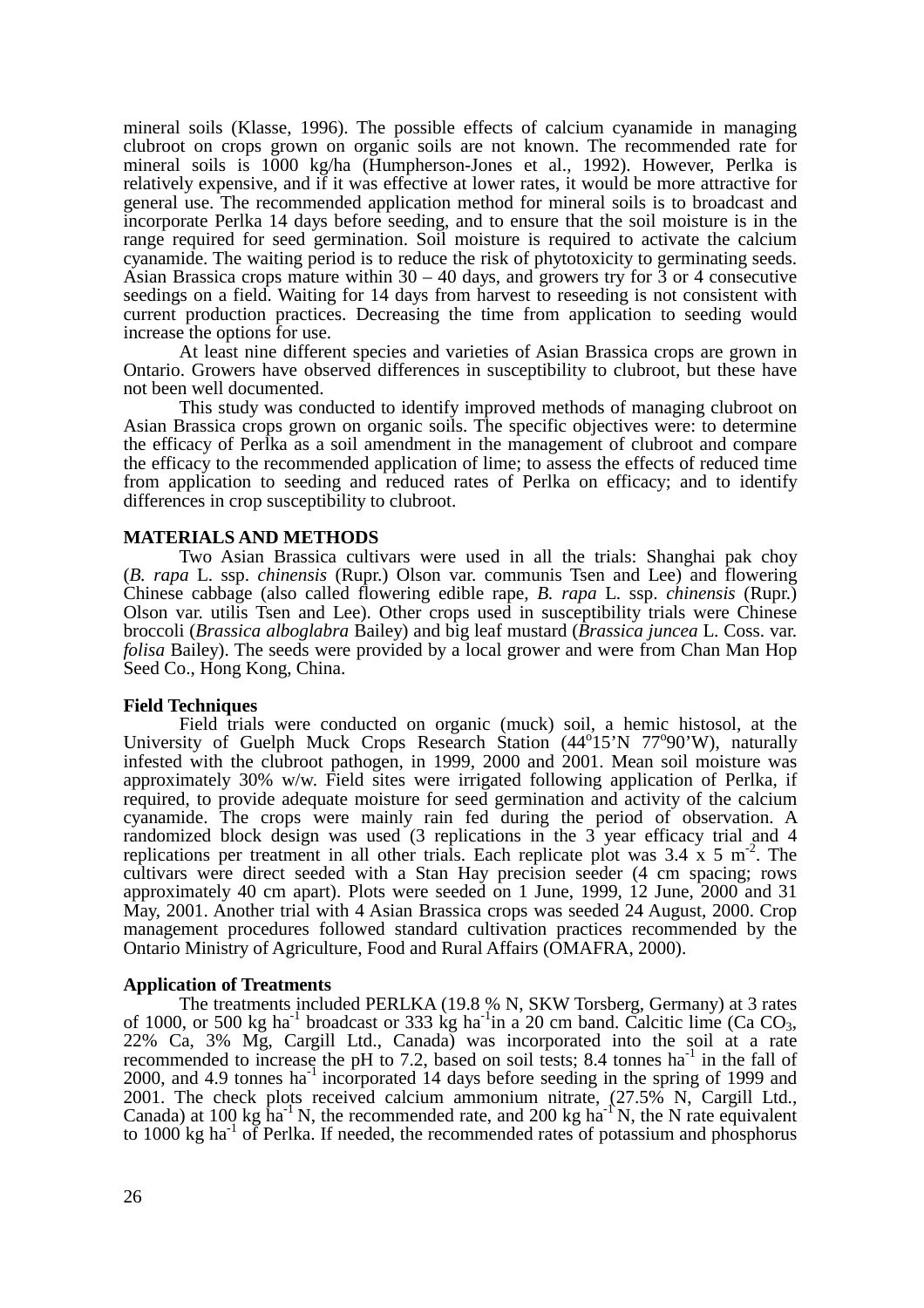were applied. All these treatments were broadcast by hand onto measured areas to ensure the uniformity of application and incorporated to a depth of approximately 10 cm 14 days before seeding, and in 2000 and 2001, a further treatment of 1000 kg ha Perlka was applied 7 days before seeding.

At harvest, yield samples (30 heads per replication) were graded for clubroot incidence (% of infected plants). Disease severity was visually assessed using a scale from zero to three: zero (0) - no clubbing, one (1)  $- < 25$  % of root system clubbed, two (2) - 25 to 50 % of root system clubbed and three (3) -  $>$  50 % root system clubbed (Humpherson-Jones, 1989). Root and head weights were recorded for all yield samples assessed for clubroot infection.

Data were analyzed with General AOV and Mean Separation Tests (Fisher Protected LSD) using Linear Models section of Statistix 7 (Analytical Software, 2000, U.S.A.)

#### **RESULTS**

Significant differences in the incidence and severity of clubroot was found among the treatments, years and crops grown. There were no interactions, except crop by year. Perlka effectively reduced the incidence of clubroot on the two Asian Brassica vegetables over the three years of trials on muck soils (Fig. 1). Applications of lime at the recommended rate also reduced clubroot compared to the check (200 kg ha CAN), but was not as effective as Perlka. There were no differences in efficacy among the rates of Perlka tested. The mean incidence of clubroot was greater in 1999 (35%) than in 2000 (24%) or 2001 (14%).

When simple effects were examined, there were no differences in the incidence of clubroot at the two different rates of nitrogen (Table 1) or when the full rate (1000 kg ha) was applied 7 or 14 days prior to seeding (Table 1). The results were similar when the trial was repeated in August (Table 2) however, the incidence and severity of clubroot was so low that there was no significant effect of any treatment.

Differences were found in the incidence of clubroot at harvest among the Brassica crops tested. In the three year efficacy trial, the incidence of clubroot was higher on Shanghai pak choy than flowering Chinese cabbage in 1999 and 2000 (52% vs. 13% in 1999 and 37% vs. 11% in 2000) but there were no differences in 2001 (18% vs. 11%). Similarly, when four crops were grown in 2000, Shanghai pak choy had a higher incidence of clubroot than the other three crops (Table 3). No differences in disease incidence were found among the crops when they were seeded in August, but the levels of clubroot were very low.

#### **DISCUSSION**

 The granular fertilizer, Perlka, was effective as a soil amendment for the suppression of clubroot on Asian Brassica crops grown on organic soils. The rate recommended for disease management on mineral soils  $(1000 \text{ kg} \text{ ha}^{-1})$  was also effective on organic soils, but results indicate that lower rates or a banded application can be equally effective. Calcitic lime also suppressed clubroot but was not as effective as Perlka. Timing of the Perlka application 14 or 7 days before seeding did not appear to reduce the effectiveness of the treatments.

The results of this study led to the following recommendations for the management of clubroot on Asian Brassica crops grown on organic soils in Ontario:

- (a) Where clubroot is known to be a problem, avoid susceptible crops such as Shanghai pak choy and grow less susceptible crops such as flowering Chinese cabbage, big leaf mustard or Chinese broccoli.
- (b) To reduce the incidence of clubroot, apply Perlka 7 to 14 days before seeding. Rates of 500 kg ha<sup>-1</sup> or a banded application of  $333$  kg ha<sup>-1</sup> should be effective.
- (c) There is no need to select crops or treat soil for crops seeded in August.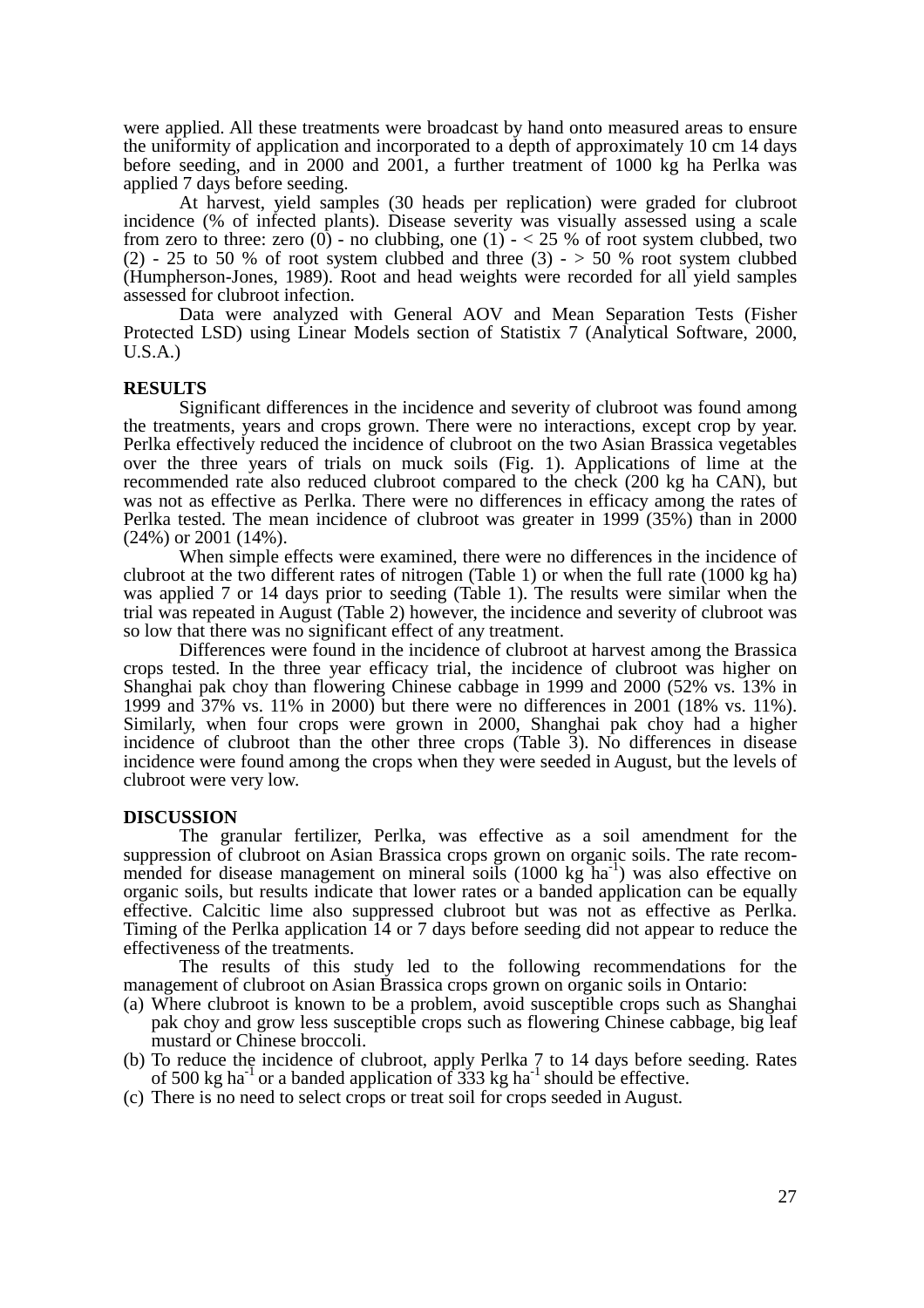## **ACKNOWLEDGEMENTS**

The authors thank Kevin Vander Kooi, and Shawn Janse for technical assistance. Funding was provided by the Ontario-Canada Research and Development Fund of the Agricultural Adaptation Council through the support of the Ontario Fruit and Vegetable Grower's Association, Perform Trading, St. Catherines, Ontario, and by the Ontario Ministry of Agriculture and Food.

#### **Literature Cited**

- Humpherson-Jones, F.M, Dixon, G.R., Criag, M.A. and Ann, D.M. 1992. Control of clubroot using calcium cyanamide – a review. British Crop Protection Conference – Pest and Diseases 3:1147-1154.
- Klasse, H.J. 1996. Calcium Cyanamide An effective tool to control clubroot A review. Acta Hort. 407:403-409.
- Myers, D.F. and Campbell, R.N. 1985. Lime and the control of clubroot of crucifers: Effect of pH, calcium, magnesium, and their interactions. Phytopathology 75:670-673.

Ontario Ministry of Agriculture, Food, and Rural Affairs. 2000. Vegetable production recommendations. Publ. 363. Queen's Printer for Ontario, Toronto.

## **Tables**

Table 1. Main effects of treatment on clubroot incidence and disease index in four Asian crucifer crops, seeded June 2000.

| <b>Treatments</b><br>(days before seeding) <sup>1</sup> | Rate kg/ha | Clubroot<br>Incidence | Disease Index      |
|---------------------------------------------------------|------------|-----------------------|--------------------|
| Check $(7)$                                             | 100(N)     | $26.0$ cd             | 14.6c              |
| High Nitrogen Check (14)                                | 200(N)     | 33.5d                 | 20.1c              |
| PERLKA (14)                                             | 1000       | $11.7$ ab             | 7.8a               |
| PERLKA(7)                                               | 1000       | 9.6a                  | 5.4 a              |
| PERLKA(7)                                               | 500        | 18.5 abc              | 12.0 <sub>bc</sub> |
| PERLKA banded (7)                                       | 1000       | 14.6 abc              | $9.0$ ab           |
| Calcitic Lime (7)                                       | 8 t/ha     | 22.1 bcd              | 13.1 bc            |

<sup>1</sup> the numbers in brackets indicate application timing (days prior to seeding) 2

the numbers in the columns followed by the same letter are not significantly different at  $P=0.05$  (Fisher's Protected LSD test)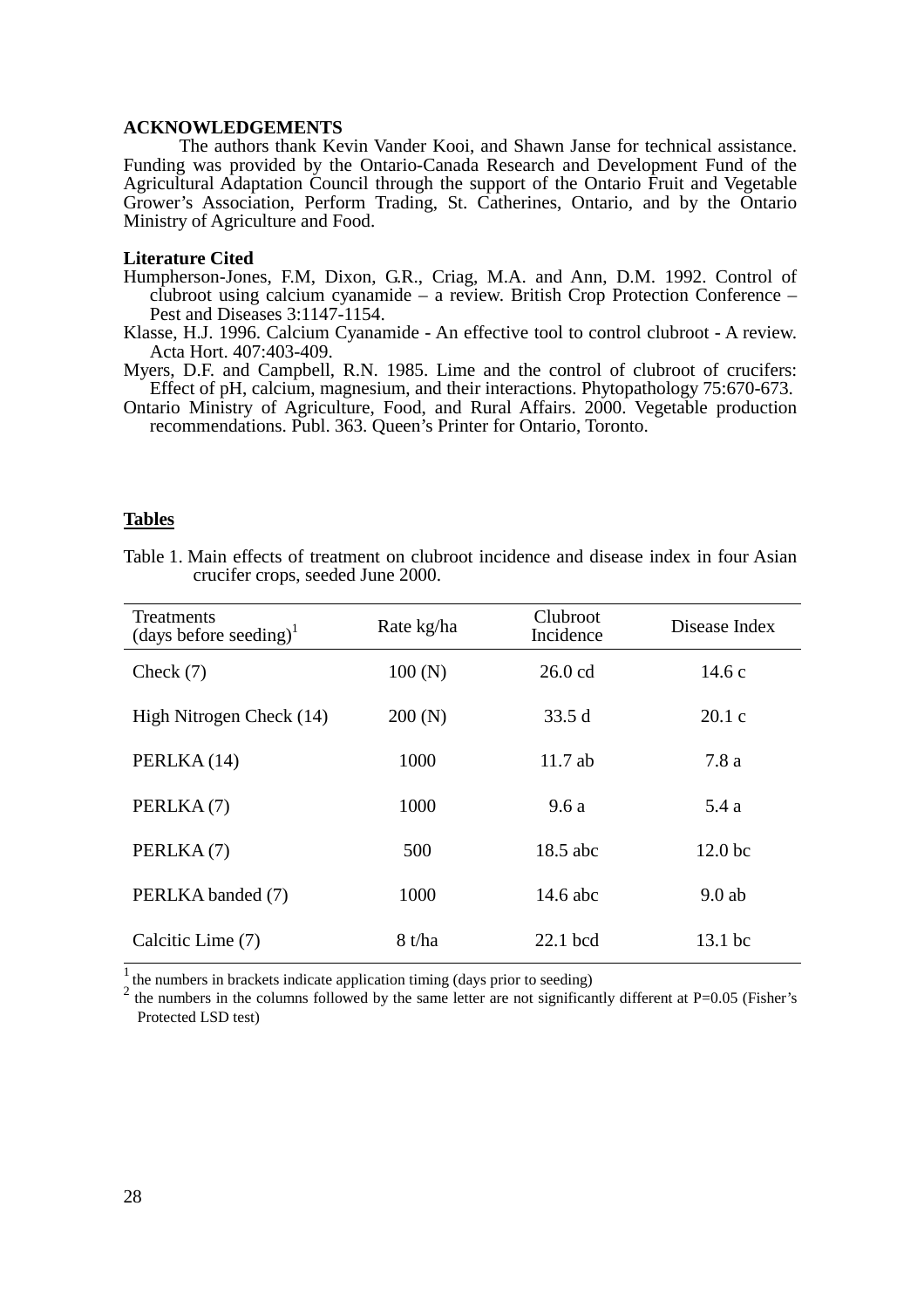| Treatments<br>(days before seeding) <sup>1</sup> | Rate kg/ha | Clubroot<br>Incidence | Disease Index     |
|--------------------------------------------------|------------|-----------------------|-------------------|
| Check $(7)$                                      | 100(N)     | $1.5 N S^*$           | 0.6 <sub>NS</sub> |
| High Nitrogen Check (14)                         | 200(N)     | 5.2                   | 2.6               |
| PERLKA (14)                                      | 1000       | 2.3                   | 1.1               |
| PERLKA(7)                                        | 1000       | 1.0                   | 0.3               |
| PERLKA(7)                                        | 500        | 2.3                   | 1.0               |
| PERLKA banded (7)                                | 1000       | 1.9                   | 0.9               |

Table 2. Main effects of treatment on clubroot incidence and disease index in four Asian crucifer crops seeded August, 2000.

 $\frac{1}{1}$  the numbers in brackets indicate application timing (days prior to seeding)

\* NS are not significantly different at P<0.05

# Table 3. Main effects of crop on clubroot incidence in four Asian crucifer crops seeded in June and August, 2000.

|                          | Clubroot Incidence (%) |             |  |
|--------------------------|------------------------|-------------|--|
| Crop                     | June                   | August      |  |
| Chinese broccoli         | 15.3 a <sup>1</sup>    | $2.9 N S^*$ |  |
| <b>Flowering Cabbage</b> | 18.1 a                 | 1.1         |  |
| Shanghai pak choy        | 33.3 <sub>b</sub>      | 3.1         |  |
| Leaf mustard             | 13.5 a                 | 0.8         |  |

 $\overline{1}$  The numbers in a column followed by the same letter are not significantly different at P=0.05 (Fisher's Protected LSD test), \* NS are not significantly different at P<0.05